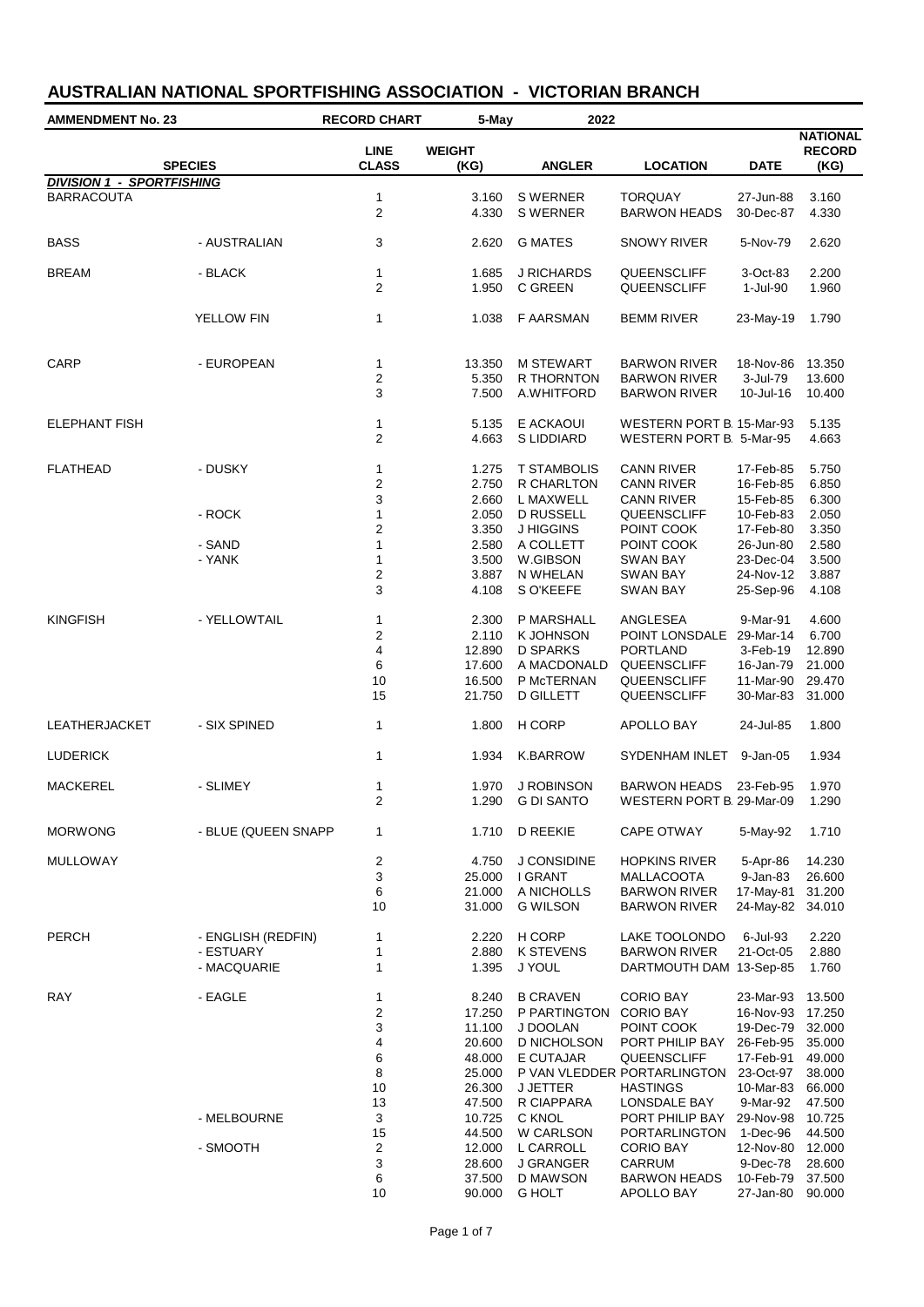| <b>AMMENDMENT No. 23</b> |                     | <b>RECORD CHART</b><br>5-May |                       | 2022                             |                                                                   |                                |                                          |
|--------------------------|---------------------|------------------------------|-----------------------|----------------------------------|-------------------------------------------------------------------|--------------------------------|------------------------------------------|
|                          | <b>SPECIES</b>      | <b>LINE</b><br><b>CLASS</b>  | <b>WEIGHT</b><br>(KG) | <b>ANGLER</b>                    | <b>LOCATION</b>                                                   | <b>DATE</b>                    | <b>NATIONAL</b><br><b>RECORD</b><br>(KG) |
|                          | - SOUTHERN FIDDLER  | 1                            | 7.340                 | R MORGAN                         | <b>CORIO BAY</b>                                                  | 9-Feb-83                       | 8.700                                    |
|                          |                     | 2                            | 10.000                | A WHITFORD                       | QUEENSCLIFF                                                       | 3-Oct-94                       | 10.000                                   |
| <b>SALMON</b>            | - AUSTRALIAN        | 1                            | 2.750                 | W MILLER                         | APOLLO BAY                                                        | 4-Jun-83                       | 4.200                                    |
|                          |                     | 2                            | 3.015                 | R PRICE                          | POINT LONSDALE                                                    | 6-Dec-98                       | 4.800                                    |
|                          | - CHINOOK           | 1                            | 6.660                 | R DOOLAN                         | LAKE PURRUMBET 14-Nov-81                                          |                                | 6.660                                    |
|                          |                     | 2<br>3                       | 4.200<br>5.550        | <b>J.ROBINSON</b>                | LAKE PURRUMBET 7-Aug-16<br>E O'SHANNESSY LAKE PURRUMBET 23-Nov-81 |                                | 4.200<br>5.550                           |
| <b>SHARK</b>             | - BLUE              | 2                            | 40.700                | <b>F AARSMAN</b>                 | PORTLAND                                                          | 3-Feb-19                       | 40.700                                   |
|                          |                     | 4                            | 42.500                | H CORP                           | APOLLO BAY                                                        | 2-Feb-91                       | 42.500                                   |
|                          |                     | 6                            | 95.000                | R ROBINSON                       | <b>TORQUAY</b>                                                    | 1-Jan-93                       | 95.000                                   |
|                          |                     | 8                            | 46.000                | T COGHLAN                        | ANGLESEA                                                          | 2-Jul-97                       | 46.000                                   |
|                          |                     | 10                           | 140.000               | R HUGHES                         | TORQUAY                                                           | 5-Apr-87                       | 140.000                                  |
|                          |                     | 15                           | 162.400               | C POULTER                        | <b>TORQUAY</b>                                                    | 3-Mar-96                       | 162.400                                  |
|                          | - BROAD NOSE S/GILL | 8                            | 59.000                | L CAMILLERI                      | <b>BARWON HEADS</b>                                               | 7-Feb-98                       | 59.000                                   |
|                          | - BRONZE WHALER     | 6                            | 18.000                | JA DAVEY                         | <b>ALTONA BAY</b>                                                 | 21-Jan-93                      | 36.200                                   |
|                          |                     | 8<br>15                      | 22.000<br>107.800     | A JOOSEN<br>S MOTTRAN            | <b>PORTLAND</b><br><b>PORTLAND</b>                                | 10-Jan-99<br>18-Nov-09 163.000 | 29.000                                   |
|                          | - GUMMY             | 1                            | 10.330                | <b>M DURRAN</b>                  | <b>MUD ISLAND</b>                                                 | 12-Jun-93                      | 10.330                                   |
|                          |                     | 2                            | 25.600                | A HAMILTON                       | <b>PORTLAND</b>                                                   | 2-Feb-13                       | 25.600                                   |
|                          |                     | 4                            | 20.050                | <b>B. CARTER</b>                 | PORTLAND                                                          | 10-Dec-06                      | 20.050                                   |
|                          |                     | 6                            | 23.860                | C PARDY                          | PORT ALBERT                                                       | 9-Mar-97                       | 23.860                                   |
|                          |                     | 10                           | 24.000                | K DARK                           | PORTLAND                                                          | 19-Apr-98                      | 24.000                                   |
|                          | - MAKO              | 2                            | 35.000                | H CORP                           | APOLLO BAY                                                        | 17-Mar-87                      | 35.000                                   |
|                          |                     | 3                            | 25.000                | D McGOSH                         | TORQUAY                                                           | 9-Nov-86                       | 25.000                                   |
|                          |                     | 6                            | 58.000                | A ROBSON                         | <b>BARWON HEADS</b>                                               | 10-Feb-85                      | 58.000                                   |
|                          |                     | 10                           | 27.000                | <b>T GILLIES</b>                 | <b>BARWON HEADS</b>                                               | 10-Feb-79                      | 60.000                                   |
|                          |                     | 15                           | 56.000                | S McGUIRE                        | <b>BARWON HEADS</b>                                               | 10-Jan-98 360.000              |                                          |
|                          | - SCHOOL            | 2                            | 7.460                 | K DARK                           | PORTLAND                                                          | 12-Jan-96                      | 7.460                                    |
|                          |                     | 8                            | 14.500                | <b>B. CARTER</b>                 | <b>PORTLAND</b>                                                   | 22-Jan-05                      | 14.500                                   |
|                          |                     | 10                           | 28.000                | S SANDERS                        | NORTH SHORE                                                       | 11-Jun-00                      | 28.000                                   |
|                          | - THRESHER          | 2                            | 10.530                | F BIZOUARD                       | RABBIT ISLAND                                                     | 26-Sep-94                      | 10.530                                   |
|                          |                     | 6<br>8                       | 42.000<br>35.500      | <b>G BEACH</b><br>H CORP         | SAN REMO<br>APOLLO BAY                                            | 19-Feb-93<br>21-Jan-93         | 42.000<br>35.500                         |
|                          |                     |                              |                       |                                  |                                                                   |                                |                                          |
| <b>SNAPPER</b>           |                     | 1<br>2                       | 8.020<br>10.721       | <b>M STEWART</b><br>S. HALFPENNY | <b>CORIO BAY</b><br>CLIFTON SPRINGS 24-Nov-18                     | 9-Dec-88                       | 10.950<br>12.870                         |
|                          |                     | 3                            | 11.900                | T PECHE                          | <b>CORIO BAY</b>                                                  | 7-Nov-89                       | 14.010                                   |
|                          |                     | 4                            | 8.760                 | A WHITFORD                       | <b>CORIO BAY</b>                                                  | 27-May-16                      | 8.760                                    |
|                          |                     | 6                            | 9.930                 | R SKENE                          | <b>CORIO BAY</b>                                                  | 3-Aug-87                       | 15.020                                   |
|                          |                     | 10                           | 9.600                 | <b>J JETTER</b>                  | WARNEET                                                           | 6-Dec-81                       | 15.800                                   |
| <b>SNOOK</b>             |                     | 1                            | 4.400                 | <b>J WICKHAM</b>                 | POINT LONSDALE                                                    | 4-Nov-90                       | 4.400                                    |
|                          |                     | 2                            | 4.730                 | N GREEN                          | PORT ALBERT                                                       | 9-Feb-91                       | 4.730                                    |
| SWEEP                    |                     | 1                            | 1.046                 | H CORP                           | WARRNAMBOOL                                                       | 12-Jun-88                      | 1.600                                    |
| <b>TAILOR</b>            |                     | 1                            | 2.230                 | <b>M DURRAN</b>                  | QUEENSCLIFF                                                       | 11-Nov-93                      | 2.750                                    |
|                          |                     | $\overline{2}$               | 2.016                 | <b>F AARSMAN</b>                 | <b>TAMBOON</b>                                                    | 16-Feb-18                      | 2.016                                    |
| <b>TENCH</b>             |                     | 1                            | 3.120                 | J ROBINSON                       | <b>LAKE WALLACE</b>                                               | 20-Oct-95                      | 3.120                                    |
|                          |                     | 2                            | 2.550                 | P DICKSON                        | <b>BARWON RIVER</b>                                               | 18-Jan-94                      | 2.550                                    |
| TREVALLY                 | - SILVER            | 1<br>2                       | 4.150<br>3.040        | D MAWSON<br>H CORP               | APOLLO BAY<br>APPOLO BAY                                          | 20-May-83<br>17-Oct-92         | 4.150<br>5.540                           |
|                          |                     |                              |                       |                                  |                                                                   |                                |                                          |
| <b>TROUT</b>             | - BROWN             | 1                            | 4.400                 | P DICKSON                        | EILDON PONDAGE 19-Sep-86                                          |                                | 4.400                                    |
|                          |                     | 2                            | 5.000                 | D SPARKS                         | LAKE PURRUMBET 26-Oct-16                                          |                                | 5.880                                    |
|                          |                     | 3                            | 4.800                 | K HAW                            | <b>BIG RIVER</b>                                                  | 24-Mar-79                      | 8.250                                    |
|                          | - RAINBOW           | 1                            | 4.540                 | A PRICE                          | EILDON PONDAGE 4-Nov-94                                           |                                | 4.570                                    |
|                          |                     | 2                            | 4.756                 | K CHAPMAN                        | EILDON PONDAGE 13-Sep-19                                          |                                | 4.580                                    |
|                          |                     | 3                            | 5.270                 | <b>I BRYANT</b>                  | LAKE PURRUMBET 9-Nov-76                                           |                                | 5.270                                    |
|                          |                     | 6                            | 4.670                 | R VAUGHAN                        | EILDON PONDAGE 29-Aug-86                                          |                                | 4.670                                    |
| <b>TUNA</b>              | - SOUTHERN BLUEFIN  | 3                            | 15.540                | R. ROBINSON                      | <b>PORTLAND</b>                                                   | 2-Jan-21                       | 16.000                                   |
|                          |                     | 4                            | 15.040                | R. ROBINSON                      | PORTLAND                                                          | 1-May-20                       | 19.000                                   |
|                          |                     | 6                            | 21.700                | LUKE ROBINSON PORTLAND           |                                                                   | 13-Mar-18 21.700               |                                          |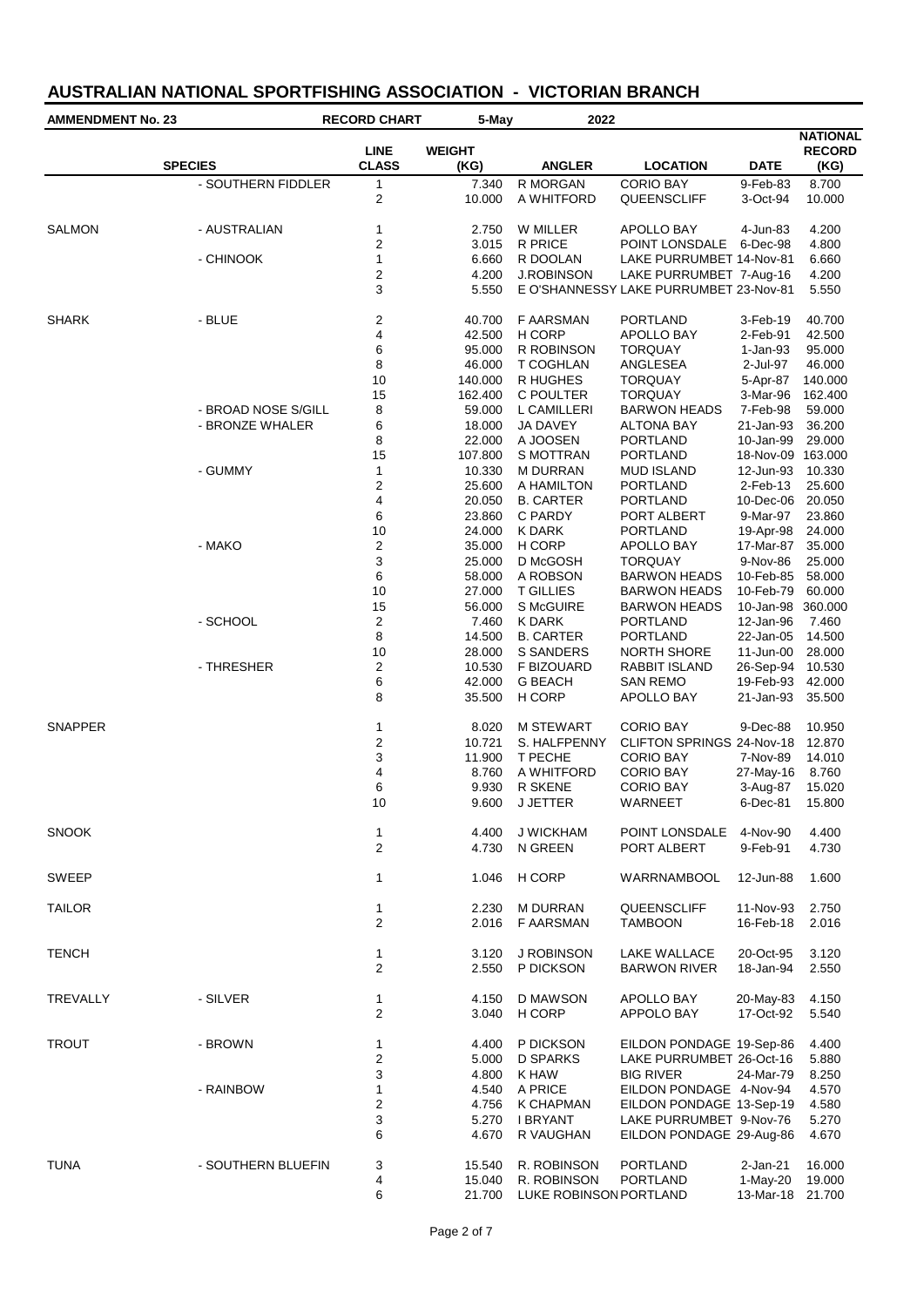| <b>AMMENDMENT No. 23</b>         |                    | <b>RECORD CHART</b>            | 5-May                   | 2022                                    |                                          |                                   |                                          |
|----------------------------------|--------------------|--------------------------------|-------------------------|-----------------------------------------|------------------------------------------|-----------------------------------|------------------------------------------|
|                                  | <b>SPECIES</b>     | <b>LINE</b><br><b>CLASS</b>    | <b>WEIGHT</b><br>(KG)   | <b>ANGLER</b>                           | <b>LOCATION</b>                          | <b>DATE</b>                       | <b>NATIONAL</b><br><b>RECORD</b><br>(KG) |
|                                  |                    | 10                             | 30.000                  | <b>I HILL</b>                           | PORT FAIRY                               | 10-Apr-82                         | 30.000                                   |
| WAREHOU                          |                    | 1<br>$\overline{c}$<br>3       | 2.616<br>2.630<br>2.220 | A PATTERSON<br>H CORP<br><b>SHUNTER</b> | APOLLO BAY<br>APOLLO BAY<br>APOLLO BAY   | 3-Jun-90<br>18-Jul-91<br>9-Jul-91 | 2.616<br>2.630<br>2.220                  |
| <b>WHITING</b>                   | - KING GEORGE      | 1                              | 0.906                   | M GEDDES                                | <b>ANGLESEA</b>                          | 10-Mar-91                         | 1.320                                    |
| WRASSE                           | - BLUE THROAT      | $\mathbf{1}$<br>$\overline{2}$ | 2.010<br>2.336          | <b>B FLEET</b><br>T ADDISON             | <b>CAPE OTWAY</b><br><b>PORTLAND</b>     | 2-May-92<br>2-Jun-96              | 2.250<br>2.336                           |
| <b>DIVISION 2 - LURE FISHING</b> |                    |                                |                         |                                         |                                          |                                   |                                          |
| <b>BARRACOUTA</b>                |                    | 1                              | 1.930                   | R JORGENSEN                             | APOLLO BAY                               | 1-Feb-86                          | 1.970                                    |
| CARP                             | - EUROPEAN         | $\mathbf{1}$                   | 6.700                   | J ROBINSON                              | <b>BARWON RIVER</b>                      | 26-Oct-94                         | 6.700                                    |
| <b>FLATHEAD</b>                  | - ROCK             | 1                              | 1.300                   | <b>M DURRAN</b>                         | QUEENSCLIFF                              | 12-Jan-94                         | 1.300                                    |
|                                  | - YANK             | 1<br>$\overline{2}$            | 2.260<br>2.760          | R ROBINSON<br><b>M DURRAN</b>           | QUEENSCLIFF                              | 11-Nov-93                         | 2.260<br>2.760                           |
|                                  |                    |                                |                         |                                         | QUEENSCLIFF                              | 20-Jan-94                         |                                          |
| <b>KINGFISH</b>                  | - YELLOWTAIL       | 6                              | 18.750                  | R SKENE                                 | QUEENSCLIFF                              | 14-Dec-80                         | 19.000                                   |
| <b>MACKEREL</b>                  | - SLIMEY           | 1                              | 1.520                   | J ROBINSON                              | <b>BARWON HEADS</b>                      | 17-Feb-97                         | 1.520                                    |
| <b>MULLOWAY</b>                  |                    | 2                              | 5.220                   | <b>G ROBINSON</b>                       | <b>BARWON RIVER</b>                      | 16-May-82                         | 6.650                                    |
| <b>PERCH</b>                     | - ENGLISH (REDFIN) | 1                              | 1.220                   | J ROBINSON                              | LAKE WALLACE                             | 18-Oct-92                         | 1.300                                    |
|                                  | - ESTUARY          | 1                              | 1.100                   | R GOULTER                               | <b>HOPKINS RIVER</b>                     | 21-Mar-92                         | 1.100                                    |
|                                  |                    | 2                              | 1.450                   | <b>B RICHENS</b>                        | <b>HOPKINS RIVER</b>                     | 15-Jul-91                         | 1.450                                    |
| <b>SALMON</b>                    | - AUSTRALIAN       | 1                              | 2.480                   | <b>G LUCAS</b>                          | APOLLO BAY                               | 25-May-82                         | 4.500                                    |
|                                  | - CHINOOK          | 1                              | 3.450                   | D RUSSELL                               | LAKE PURRUMBET 13-Nov-82                 |                                   | 3.450                                    |
| <b>SNAPPER</b>                   |                    | 2                              | 2.830                   | <b>I BRYANT</b>                         | <b>CORIO BAY</b>                         | 24-Oct-77                         | 6.000                                    |
| <b>SNOOK</b>                     |                    | $\mathbf{1}$                   | 3.170                   | K JOHNSON                               | QUEENSCLIFF                              | 9-Feb-85                          | 3.170                                    |
|                                  |                    | 3                              | 2.120                   | F BLUCH                                 | <b>CORIO BAY</b>                         | 24-Oct-74                         | 2.120                                    |
| <b>TAILOR</b>                    |                    | 1                              | 1.504                   | <b>G STURZACKER LAKE TYERS</b>          |                                          | 20.6.87                           | 3.910                                    |
| <b>TENCH</b>                     |                    | 1                              | 2.400                   | J ROBINSON                              | LAKE WALLACE                             | 21-Oct-95                         | 2.400                                    |
| TREVALLY                         | - SILVER           | 1                              |                         | 0.970 H CORP                            | APOLLO BAY                               | 27-Oct-86                         | 3.660                                    |
|                                  |                    |                                |                         |                                         |                                          |                                   |                                          |
| <b>TROUT</b>                     | - BROWN            | $\mathbf{1}$<br>2              | 3.280                   | J RUSSELL<br>4.250 T RAMUNNO            | EILDON PONDAGE 5-Sep-87<br><b>EILDON</b> | 16-Jan-80                         | 3.850<br>5.000                           |
|                                  | - RAINBOW          | $\mathbf 1$                    | 4.920                   | <b>G BEACH</b>                          | EILDON PONDAGE 7-Sep-86                  |                                   | 4.920                                    |
|                                  |                    | 2                              |                         | 2.770 P COLLEDGE                        | EILDON PONDAGE 5-Sep-86                  |                                   | 3.250                                    |
|                                  |                    | 3                              | 5.040                   | L HOUHOS                                | LAKE BULLEN MER 19-Sep-74                |                                   | 5.040                                    |
| <b>TUNA</b>                      | - SOUTHERN BLUEFIN | 3                              | 15.450                  | L ROBINSON                              | <b>PORTLAND</b>                          | 30-Jan-20                         | 10.370                                   |
|                                  |                    | 6                              | 16.550                  | R.ROBINSON                              | <b>PORTLAND</b>                          | 8-Jan-16 16.550                   |                                          |
|                                  | - STRIPED          | 3                              | 4.100                   | <b>G MATES</b>                          | <b>BARWON HEADS</b>                      | 11-Feb-79                         | 7.800                                    |
|                                  |                    | 4                              |                         | 5.190 L PELI                            | RABBIT ISLAND                            | 26-Mar-94                         | 6.320                                    |
| WRASSE                           | - BLUE THROAT      | 1                              | 0.950                   | J HAY                                   | QUEENSCLIFF                              | 9-Feb-85                          | 1.380                                    |
|                                  |                    |                                |                         |                                         |                                          |                                   |                                          |

| <b>DIVISION 3 - FLY FISHING</b> |         |  |       |           |                          |          |       |  |  |  |
|---------------------------------|---------|--|-------|-----------|--------------------------|----------|-------|--|--|--|
| <b>BARRACOUTA</b>               |         |  | 1.806 | F BLUCH   | APOLLO BAY               | 2-Mav-10 | 1.806 |  |  |  |
| <b>BARRACOUTA</b>               | - SNOOK |  | 1.900 | F BLUCH   | <b>SWAN BAY</b>          | 2-Nov-09 | 1.900 |  |  |  |
| CARP                            |         |  | 7.550 | D RUSSELL | LAKE MODEWARRI 28-Jul-96 |          | 7.550 |  |  |  |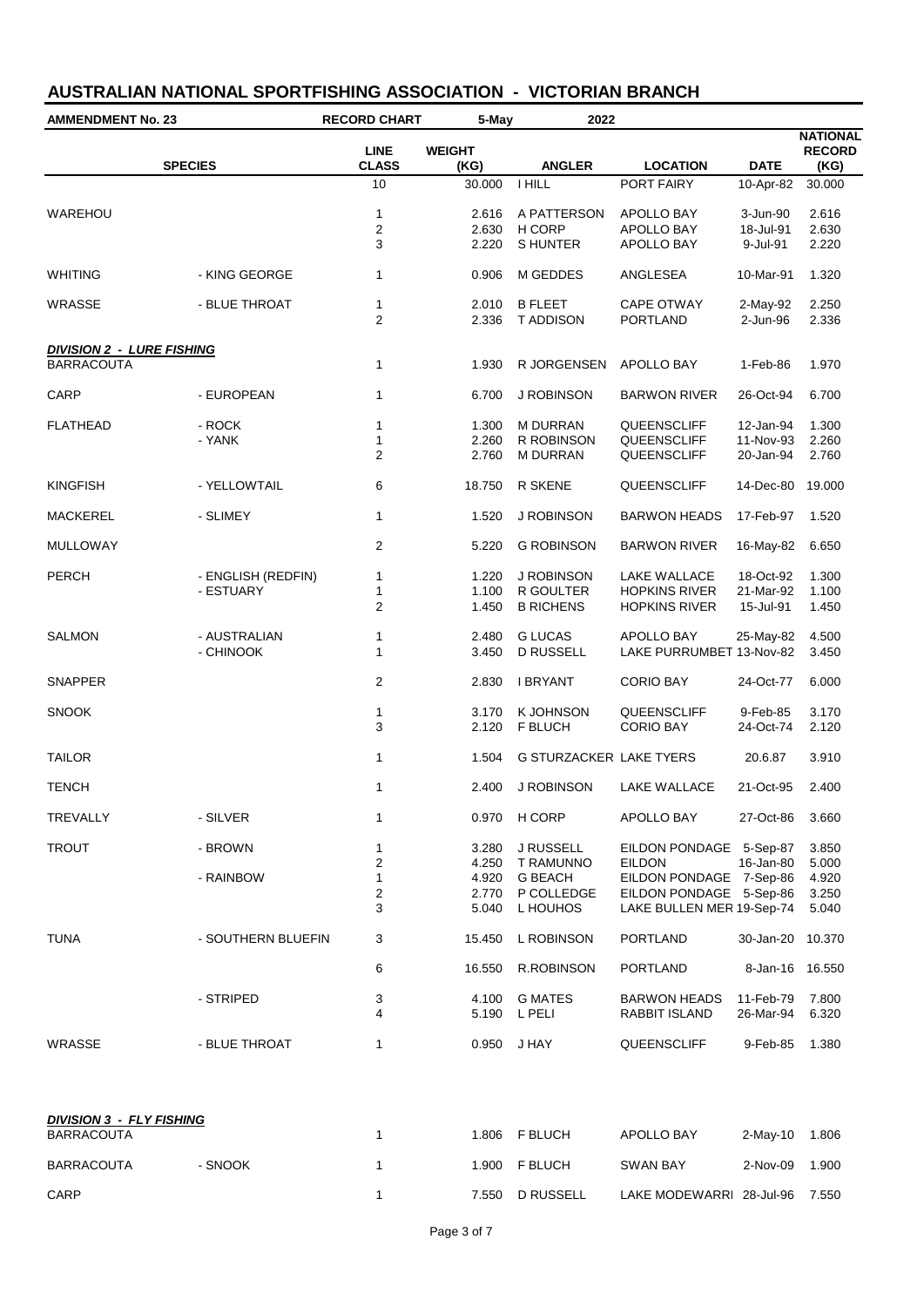| <b>AMMENDMENT No. 23</b>                           |                    | <b>RECORD CHART</b>         | 5-May                 | 2022                            |                                                                      |                        |                                          |
|----------------------------------------------------|--------------------|-----------------------------|-----------------------|---------------------------------|----------------------------------------------------------------------|------------------------|------------------------------------------|
|                                                    | <b>SPECIES</b>     | <b>LINE</b><br><b>CLASS</b> | <b>WEIGHT</b><br>(KG) | <b>ANGLER</b>                   | <b>LOCATION</b>                                                      | <b>DATE</b>            | <b>NATIONAL</b><br><b>RECORD</b><br>(KG) |
| <b>FLATHEAD</b>                                    | - YANK             | $\mathbf{1}$                | 1.820                 | F BLUCH                         | SWAN BAY                                                             | 17-Feb-21              | 1.820                                    |
| <b>MULLOWAY</b>                                    |                    | $\overline{c}$<br>1         | 2.080<br>7.154        | <b>D RUSSELL</b><br>F BLUCH     | <b>SWAN BAY</b><br><b>GLENELG RIVER</b>                              | 28-Dec-97<br>24-Apr-10 | 2.080<br>7.154                           |
| <b>SALMON</b>                                      | - AUSTRALIAN       | $\mathbf{1}$                | 2.000                 | P HERGSTROM                     | APOLLO BAY                                                           | 7-May-83               | 2.000                                    |
| <b>SNAPPER</b>                                     |                    | $\mathbf{1}$                | 1.150                 | F BLUCH                         | <b>SWAN BAY</b>                                                      | 28-Mar-12              | 1.150                                    |
| <b>SHARK</b>                                       | - MAKO             | 10                          | 22.000                | S MINGE                         | <b>CAPE OTWAY</b>                                                    | 30-May-14              | 22.000                                   |
| <b>TREVALLY</b>                                    | - SILVER           | $\mathbf{1}$                | 0.793                 | F BLUCH                         | <b>SWAN BAY</b>                                                      | 10-Feb-15              | 0.793                                    |
| <b>TROUT</b>                                       | - BROWN            | $\mathbf{1}$                | 3.52                  | F BLUCH                         | LAKE PURRUMBET 18-Jun-17                                             |                        | 3.52                                     |
|                                                    |                    | $\overline{c}$              | 4.000                 | M ANDERSON                      | <b>EILDON</b>                                                        | 24-Aug-85              | 4.000                                    |
|                                                    | - RAINBOW          | 1                           | 2.860                 | <b>M ANDERSON</b>               | <b>KYNETON</b>                                                       | 26-May-84              | 2.860                                    |
|                                                    |                    | 2                           | 4.900                 | <b>M HARRIS</b>                 | <b>GOULBURN RIVER</b>                                                | 8-Jul-95               | 4.900                                    |
|                                                    |                    | 3                           | 4.450                 | D LUGG                          | LAKE MURDEDUKE 30-Jul-94                                             |                        | 4.450                                    |
|                                                    |                    | 6                           | 5.150                 | <b>D WESTON</b>                 | LAKE PURRUMBET 20-Jul-75                                             |                        | 5.150                                    |
| <b>TUNA</b>                                        | - SOUTHERN BLUEFIN | 3                           | 14.370                | F BLUCH                         | <b>PORTLAND</b>                                                      | 28-Apr-11              | 14.370                                   |
|                                                    |                    | 4                           | 12.246                | F BLUCH                         | <b>PORTLAND</b>                                                      | 19-May-14 12.246       |                                          |
|                                                    | - STRIPED          | 4                           | 5.030                 | <b>F BLUCH</b>                  | <b>PORTLAND</b>                                                      | 15-May-12              | 5.030                                    |
|                                                    |                    |                             |                       |                                 |                                                                      |                        |                                          |
| <b>DIVISION 4 - GAMEFISHING</b><br><b>ALBACORE</b> |                    | 4                           | 23.400                | <b>T MALCOLM</b>                | <b>PORTLAND</b>                                                      | 4-Jun-10 23.400        |                                          |
|                                                    |                    | 24                          | 24.000                | <b>J FENTON</b>                 | PORTLAND                                                             | 14-Apr-07 24.000       |                                          |
| CARP                                               | - EUROPEAN         | $\mathbf{1}$                | 6.100                 | <b>D MILLS</b>                  | DRYSDALE                                                             | 3-Jun-98               | 6.100                                    |
|                                                    |                    | $\overline{2}$              | 6.980                 | <b>M WHITE</b>                  | <b>BARWON RIVER</b>                                                  | 29-Dec-99              | 10.800                                   |
| <b>KINGFISH</b>                                    | - YELLOWTAIL       | 1                           | 8.500                 | A PRZYBYSZ                      | <b>PORTLAND</b>                                                      | 2-Feb-08               | 8.500                                    |
|                                                    |                    | $\overline{2}$              | 1.715                 | H CORP                          | <b>CAPE SHANK</b>                                                    | 8-Feb-97               | 5.700                                    |
|                                                    |                    | 10                          | 19.900                | <b>G SMITH</b>                  | QUEENSCLIFF                                                          | 30-Jul-77              | 37.000                                   |
|                                                    |                    | 15                          | 18.300                | K THOMPSON                      | QUEENSCLIFF                                                          | 7-Apr-83               | 34.200                                   |
|                                                    |                    | 24                          | 17.250                | <b>K THOMPSON</b>               | QUEENSCLIFF                                                          | 7-Apr-83               | 34.470                                   |
| <b>SALMON</b>                                      | - AUSTRALIAN       | $\mathbf{1}$                | 1.820                 | R BUTCHER                       | POINT NEPEAN                                                         | 10-Dec-87              | 3.800                                    |
|                                                    |                    | $\overline{c}$              | 2.130                 | S FOLEY                         | <b>CAPE OTWAY</b>                                                    | 3-May-92               | 4.400                                    |
| <b>SALMON</b>                                      | <b>CHINOOK</b>     | $\overline{\mathbf{c}}$     | 4.35                  | <b>G MILLER</b>                 | LAKE PURRUMBET                                                       | $3-Sep-16$             | 4.350                                    |
|                                                    |                    |                             |                       |                                 |                                                                      |                        |                                          |
| <b>SHARK</b>                                       | - BLUE             | 4                           | 59.000                | A DANCE                         | PORT FAIRY                                                           | 26-Jun-86 67.000       |                                          |
|                                                    |                    | 6                           | 74.000                | <b>G BEACH</b>                  | PHILLIP ISLAND                                                       | 21-Jan-90 102.000      |                                          |
|                                                    |                    | 8                           | 128.000               | W MARENDAZ                      | <b>BARWON HEADS</b>                                                  | 7-Jan-89 188.000       |                                          |
|                                                    |                    | 10                          | 147.000               | J GILL                          | <b>BARWON HEADS</b>                                                  | 3-Mar-91 147.000       |                                          |
|                                                    |                    | 15                          | 39.500                | P ADAMS                         | <b>CAPE NELSON</b>                                                   | 14-Jun-86 173.000      |                                          |
|                                                    |                    | 24                          | 100.000               | N STURZAKER                     | APOLLO BAY                                                           | 23-Dec-89 124.000      |                                          |
|                                                    | - BRONZE WHALER    | 6                           | 40.000                | <b>K CHAPMAN</b>                | <b>BARWON HEADS</b>                                                  | 6-Mar-93 56.000        |                                          |
|                                                    |                    | 8                           | 32.500                | H CORP                          | <b>PORTLAND</b>                                                      | 5-Feb-94 128.000       |                                          |
|                                                    |                    | 10                          | 54.500                | S O'KEEFE                       | <b>BARWON HEADS</b>                                                  | 6-Mar-93 116.000       |                                          |
|                                                    |                    | 15<br>24                    | 360.000<br>179.000    | P HERNITZ<br>J WINTER           | CLIFTON SPRINGS 8-Dec-90 360.000<br>WERRIBEE SOUTH 29-Dec-92 251.600 |                        |                                          |
|                                                    | - MAKO             | $\mathbf{1}$                | 7.000                 | R BACON-HALL                    | <b>TORQUAY</b>                                                       | 15-Mar-89              | 7.000                                    |
|                                                    |                    | 2                           | 5.750                 | A FROMHOLTZ                     | <b>BARWON HEADS</b>                                                  | 21-Mar-92              | 6.750                                    |
|                                                    |                    | 4                           | 40.000                | C CONSIDINE                     | APOLLO BAY                                                           | 30-Apr-88 69.500       |                                          |
|                                                    |                    | 6                           | 70.700                | S SAUNDERS                      | <b>PORTLAND</b>                                                      | 1-Jun-09 78.000        |                                          |
|                                                    |                    | 8                           | 101.600               | S SAUNDERS                      | <b>PORTLAND</b>                                                      | 14-Dec-09 197.000      |                                          |
|                                                    |                    | 10                          | 80.000                | R ZYNEVYCH                      | <b>TORQUAY</b>                                                       | 16-Jan-00 329.000      |                                          |
|                                                    |                    | 15                          | 175.200               | <b>B CARTER</b>                 | <b>PORTLAND</b>                                                      | 31-Jan-09 384.000      |                                          |
|                                                    |                    | 37                          | 294.000               | J FINCH                         | APOLLO BAY                                                           | 29-Jan-12 294.000      |                                          |
|                                                    | - THRESHER         | 6                           | 76.000                | T. BECKERLEG                    | <b>BARWON HEADS</b>                                                  | 6-Mar-04 76.000        |                                          |
|                                                    |                    | 8<br>10                     | 85.500<br>125.500     | <b>J. ROBBINSON</b><br>R HARRIS | POINT LONSDALE 12-Mar-05<br><b>PORTLAND</b>                          | 24-Feb-96 125.500      | 85.500                                   |
|                                                    |                    | 15                          | 91.000                | W BARRY                         | <b>BARWON HEADS</b>                                                  | 6-Mar-93 91.000        |                                          |
|                                                    |                    | 24                          | 120.000               | <b>J WINTER</b>                 | WERRIBEE SOUTH 24-Feb-92 129.000                                     |                        |                                          |
|                                                    |                    |                             |                       |                                 |                                                                      |                        |                                          |
| <b>SNAPPER</b>                                     |                    | $\mathbf{1}$                | 9.075                 | J HOTCHIN                       | <b>CORIO BAY</b>                                                     | 20-Dec-96              | 9.075                                    |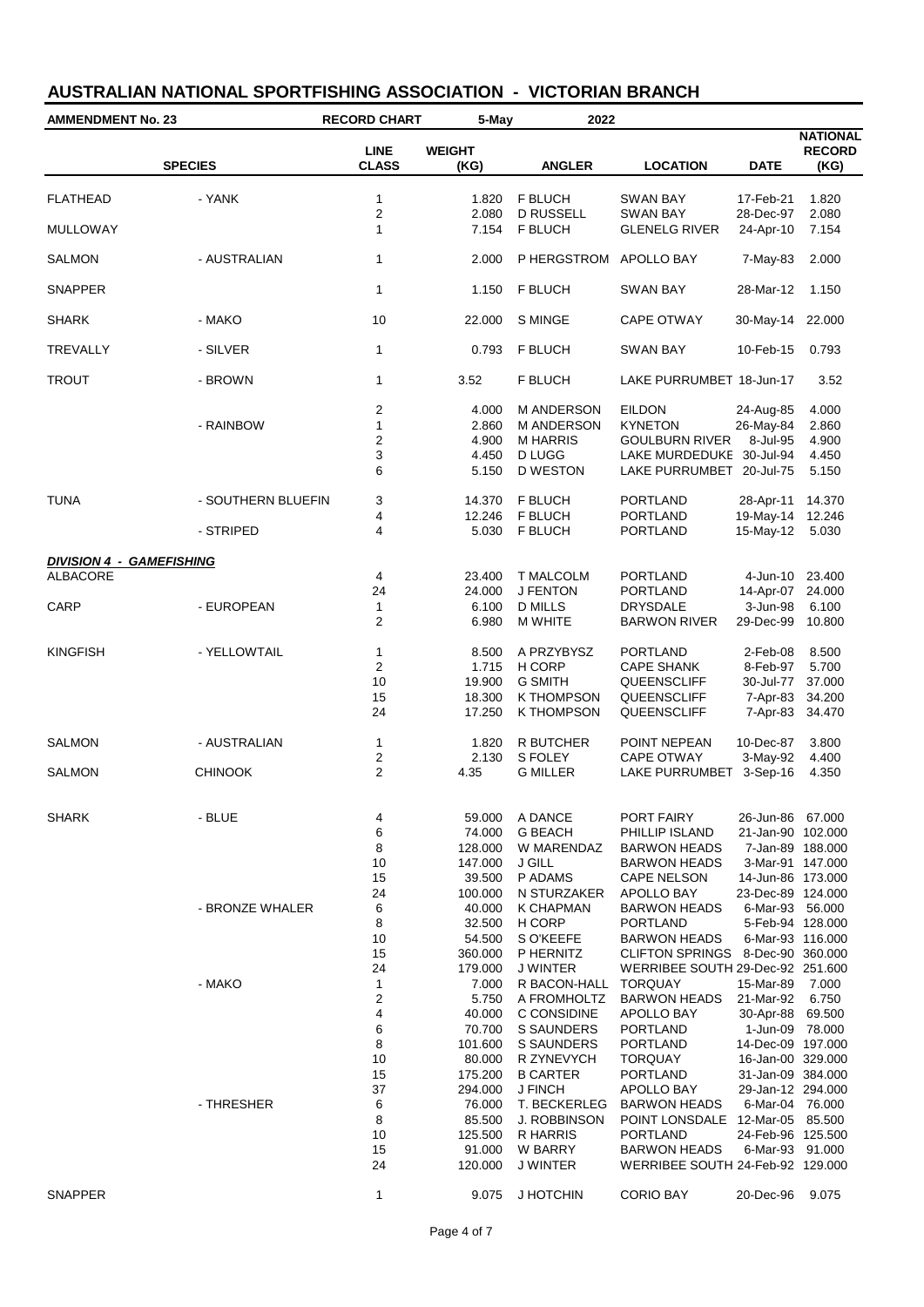| <b>AMMENDMENT No. 23</b> |                    | <b>RECORD CHART</b>         |                       | 5-May<br>2022      |                            |             |                                          |
|--------------------------|--------------------|-----------------------------|-----------------------|--------------------|----------------------------|-------------|------------------------------------------|
|                          | <b>SPECIES</b>     | <b>LINE</b><br><b>CLASS</b> | <b>WEIGHT</b><br>(KG) | <b>ANGLER</b>      | <b>LOCATION</b>            | <b>DATE</b> | <b>NATIONAL</b><br><b>RECORD</b><br>(KG) |
|                          |                    | 3                           | 5.850                 | J HOTCHIN          | <b>CORIO BAY</b>           | 21-Dec-96   | 5.850                                    |
|                          |                    | 4                           | 6.220                 | A. WHITFORD        | <b>CORIO BAY</b>           | 17-Jul-16   | 13.400                                   |
| <b>TAILOR</b>            |                    | 1                           | 1.300                 | <b>F.AARSMAN</b>   | <b>BEMM RIVER</b>          | 24-May-19   | 1.300                                    |
| <b>TROUT</b>             | - BROWN            |                             | 4.140                 | P BALAZS           | LAKE MODEWARRI 10-May-95   |             | 4.140                                    |
|                          |                    | 2                           | 4.720                 | <b>G BALL</b>      | LAKE ELLINGAMITE 26-Jan-96 |             | 4.720                                    |
|                          | - RAINBOW          | 1                           | 4.730                 | <b>G BALL</b>      | LAKE MURDEDUKE 20-Jul-94   |             | 4.730                                    |
|                          |                    | $\overline{2}$              | 4.190                 | <b>M SHELDRICK</b> | EILDON PONDAGE 14-Nov-94   |             | 4.190                                    |
| <b>TUNA</b>              | - SOUTHERN BLUEFIN | 3                           | 15.540                | <b>R.ROBINSON</b>  | <b>PORTLAND</b>            | 2-Jan-21    | 15.540                                   |
|                          |                    | 4                           | 13.300                | <b>G ASTBURY</b>   | <b>PORTLAND</b>            | $3-May-09$  | 15.850                                   |
|                          |                    | 6                           | 24.700                | <b>R.ROBINSON</b>  | <b>PORTLAND</b>            | 28-Dec-16   | 8.950                                    |
|                          |                    | 8                           | 25.600                | <b>R.ROBINSON</b>  | <b>PORTLAND</b>            | 17-Jan-17   | 4.960                                    |
|                          |                    | 10                          | 24.500                | L DYSON            | <b>PORTLAND</b>            | 8-May-99    | 21.600                                   |
|                          |                    | 15                          | 23.500                | D THOMAS           | <b>PORTLAND</b>            | 6-May-90    | 24.800                                   |
|                          |                    | 24                          | 136.400               | N.LAZAREVSKI       | APOLLO BAY                 | 10-Oct-15   | 136,400                                  |
|                          |                    | 37                          | 99.700                | R ZYNEVYCH         | <b>PORTLAND</b>            | 25-Mar-09   | 99.700                                   |
|                          | - YELLOWFIN        | 15                          | 50.600                | <b>L LEONARD</b>   | PORT ALBERT                | 29-Apr-93   | 99.000                                   |

#### *DIVISION 5 - HAND LINING*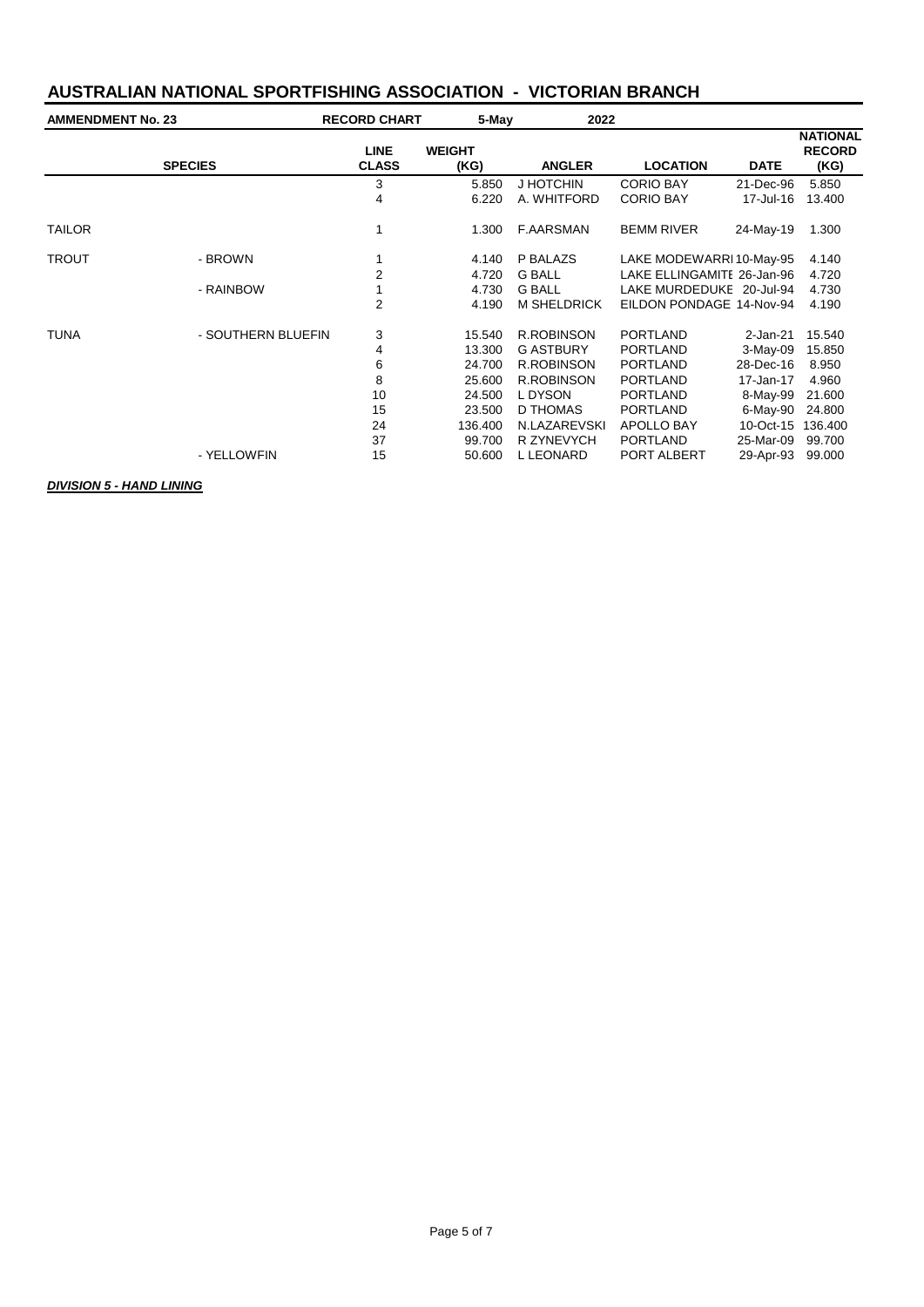| <b>AMMENDMENT No. 23</b>              |                                                                   | <b>RECORD CHART</b><br>5-May<br>2022    |                                               |                                                                   |                                                                                         |                                                               |                                               |
|---------------------------------------|-------------------------------------------------------------------|-----------------------------------------|-----------------------------------------------|-------------------------------------------------------------------|-----------------------------------------------------------------------------------------|---------------------------------------------------------------|-----------------------------------------------|
|                                       | <b>SPECIES</b>                                                    | <b>LINE</b><br><b>CLASS</b>             | <b>WEIGHT</b><br>(KG)                         | <b>ANGLER</b>                                                     | <b>LOCATION</b>                                                                         | <b>DATE</b>                                                   | <b>NATIONAL</b><br><b>RECORD</b><br>(KG)      |
|                                       | <b>DIVISION 6 - LANDBASED GAMEFISHING</b>                         |                                         |                                               |                                                                   |                                                                                         |                                                               |                                               |
| CARP<br><b>SHARK</b>                  | - THRESHER                                                        | $\overline{2}$<br>15                    | 8.470<br>72.500                               | F BIZOUARD<br><b>G RAIS</b>                                       | LAKE DARTMOUTH 12-Sep-99<br><b>KILCUNDA</b>                                             | 13-Feb-94                                                     | 13,600<br>72.500                              |
| <b>TROUT</b>                          | - BROWN                                                           | $\mathbf{1}$<br>$\overline{\mathbf{c}}$ | 3.660<br>5.185                                | <b>G BALL</b><br>A HARRIS                                         | LAKE MURDEDUKE 29-Jun-94<br>EILDON PONDAGE 14-Jan-96                                    |                                                               | 3.660<br>5.185                                |
|                                       | - RAINBOW                                                         | $\mathbf{1}$<br>$\overline{2}$          | 4.600<br>5.200                                | R PRICE<br>A PRICE                                                | EILDON PONDAGE 1-Nov-95<br>EILDON PONDAGE 4-Nov-95                                      |                                                               | 4.580<br>5.200                                |
| <b>DIVISION 7 - ALL TACKLE</b>        |                                                                   |                                         |                                               |                                                                   |                                                                                         |                                                               |                                               |
| <b>SHARK</b>                          | <b>GUMMY</b>                                                      | 6                                       | 6.210                                         | K CHAPMAN                                                         | WESTERNPORT                                                                             | 6-May-19 15.800                                               |                                               |
|                                       | - MAKO                                                            | 24                                      | 85.100                                        | R DUNSTAN                                                         | <b>PORTLAND</b>                                                                         | 13-Mar-11 106.300                                             |                                               |
| <b>SNAPPER</b>                        |                                                                   | 2                                       | 4.664                                         | <b>K BARROW</b>                                                   | PORT PHILLIP BAY 23-Nov-19                                                              |                                                               | 4.664                                         |
| <b>TROUT</b>                          | - BROWN                                                           | $\overline{2}$                          | 2.365                                         | S DAY                                                             | <b>GREENHILL LAKE</b>                                                                   | 8-Apr-97                                                      | 3.030                                         |
|                                       | <b>RAINBOW</b>                                                    |                                         | 3.276                                         | K.CHAPMAN                                                         | EILDON PONDAGE 5-Sep-18                                                                 |                                                               | 3.276                                         |
| <b>LENGTH ONLY</b><br><b>ALBACORE</b> |                                                                   | N/A                                     | 1170MM                                        | K McNABB                                                          | <b>PORTLAND</b>                                                                         | 15-Apr-14                                                     | 1170MM                                        |
| <b>BARRACOUTA</b>                     | - SNOOK                                                           | N/A                                     | 985MM                                         | C ZAMMIT                                                          | <b>ALTONA</b>                                                                           | 13-Nov-11                                                     | 985MM                                         |
| <b>BASS</b>                           | AUSTRALIAN                                                        | N/A                                     | 490MM                                         | D VALENCIC                                                        | <b>BULLEN MERRI</b>                                                                     | 21-Oct-18                                                     | 600MM                                         |
| <b>BREAM</b>                          | - BLACK<br>YELLOW FIN                                             | N/A<br>N/A                              | 420MM<br>430MM                                | W.GIBSON<br>K.CHAPMAN                                             | <b>BARWON RIVER</b><br><b>TAMBOON INLET</b>                                             | 20-Mar-21<br>1-Nov-21                                         | 530MM<br>430MM                                |
| CARP                                  | <b>EUROPEAN</b>                                                   | N/A                                     | 460MM                                         | K CHAPMAN                                                         | <b>BUNDOORA</b>                                                                         | 30-Sep-18                                                     | 460MM                                         |
| <b>FLATHEAD</b>                       | YANK-SOUTHERN BLUE SPOT<br><b>DUSKY</b>                           | N/A<br>N/A                              | 710MM                                         | F AARSMAN                                                         | <b>SWAN BAY</b>                                                                         | 25-Nov-17                                                     | 710MM                                         |
| <b>KINGFISH</b>                       | <b>YELLOW TAIL</b>                                                | N/A                                     | 1055MM                                        | K CHAPMAN                                                         | PORT PHILLIP BAY                                                                        | 15-Mar-18 1055MM                                              |                                               |
| LEATHERJACKET                         | CHINA MAN<br>HORSE SHOE<br><b>SIX SPINE</b>                       | N/A<br>N/A<br>N/A                       | 450MM                                         | K BARROW                                                          | SWAN BAY                                                                                | 8-Apr-18                                                      | 450MM                                         |
| <b>LUDERICK</b>                       | <b>UNICORN</b>                                                    | N/A                                     | 437MM                                         | F AARSMAN                                                         | <b>BEMM RIVER</b>                                                                       | 28-Oct-17                                                     | 437MM                                         |
| MACKERAL                              | - HORSE<br><b>SLIMY</b>                                           | N/A<br>N/A                              | 443MM<br>460MM                                | F NAYLOR<br><b>SHALFPENNY</b>                                     | WESTERN PORT B. 23-Nov-14<br><b>PORTLAND</b>                                            | 2-Jan-20                                                      | 443MM<br>460MM                                |
| <b>MORWONG</b>                        | - (QUEEN SNAPPER)                                                 | N/A                                     | 800MM                                         | P CALLAHAN                                                        | CAPE OTWAY                                                                              | 31-Oct-09                                                     | 800MM                                         |
| MULLET                                | - SEA                                                             | N/A                                     | 650MM                                         | <b>T EARSHAW</b>                                                  | APOLLO BAY                                                                              | 4-May-13                                                      | 650MM                                         |
| <b>MULLOWAY</b>                       |                                                                   | N/A                                     | 1222MM                                        | K.DUNACI                                                          | YARRA RIVER                                                                             | 5-Jan-16                                                      | 1222MM                                        |
| <b>PERCH</b>                          | - ENGLISH (REDFIN)<br><b>ESTUARY PERCH</b><br>-GOLDEN             | N/A<br>N/A<br>N/A                       | 485MM<br>510MM<br>655MM                       | EVAN KOKA<br>S HALFPENNY<br>D WLOCH                               | LAKE WENDOUREI<br><b>GLENELG RIVER</b><br><b>LAKE EILDON</b>                            | 9-Jul-17<br>2-Aug-19<br>7-Nov-15                              | 480MM<br>510MM<br>655MM                       |
| <b>SALMON</b>                         | <b>AUSTRALIAN</b>                                                 | N/A                                     | 635MM                                         | L GIBSON                                                          | <b>PORTLAND</b>                                                                         | 4-Feb-17                                                      | 635MM                                         |
| <b>SHARK</b>                          | - CHINOOK<br>- BROAD NOSE S/GILL<br>- GUMMY<br>- MAKO<br>- SCHOOL | N/A<br>N/A<br>N/A<br>N/A<br>N/A         | 645MM<br>2400MM<br>2010MM<br>2620MM<br>1740MM | K CHAPMAN<br>J ODOWD<br>N STURZAKER<br><b>B CARTER</b><br>J ODOWD | <b>BULLEN MERRI</b><br>CAPE OTWAY<br>CAPE OTWAY<br><b>PORTLAND</b><br><b>CAPE OTWAY</b> | 10-Oct-15<br>21-Jan-15<br>14-Dec-12<br>31-Jan-09<br>26-Jan-11 | 645MM<br>2400MM<br>2010MM<br>2620MM<br>1740MM |